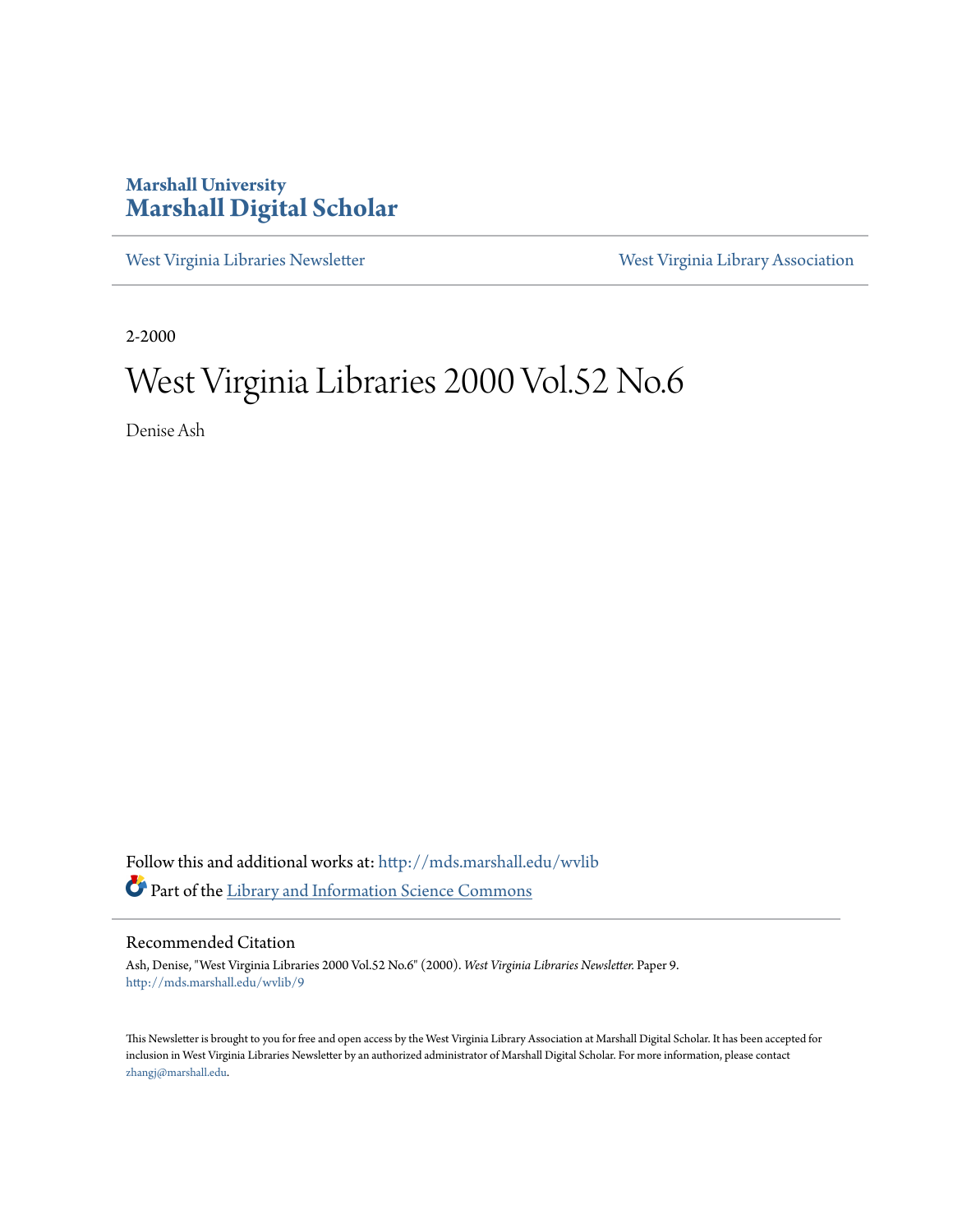

Vol. 52 • No. 6

http://wvnvms.wvnet.edu/~wvla/ February 2000

# **Spring Fling 2000**

#### **Thursday, April 6 Flatwoods, WV**

**8 A.M.-Noon** ......................... Registration **9-9:15 A.M.** ...................... General Session **9:30-10:50 A.M.**........

■ **A.** Public Library Division Survey Results Regarding the Himmel & Wilson Study (sponsored by the Public Library Division)

■ **B.** Panel discussion with Sharon Saye, Director's Roundtable Chair; Dottie Thomas, First Vice President WVLA; Suzette Lowe, previous Public Library Division Chair; Pam Coyle, President WVLA. Discussion and commentary%∫n the Public Library Division survey regarding the Himmel & Wilson study. Please bring your comments, concerns, etc. to share with the group.

**9:30-10 A.M.** ............ Intellectual Freedom Committee Meeting

#### **10-10:50 A.M.** ...........

■ A. Serving Distance Education Centers & Students Using Document Delivery and Electronic Resources (sponsored by the Academic Division)

Almost everyone seems to be jumping on the distance education bandwagon but how do libraries fit in? Distance students must have access to library services and materials no matter where they live. We will discuss both new and traditional ways of providing much-needed services to distance students. Presented by Lynne Edington, Public Services Librarian, Marshall University Graduate College.

■ **B.** Government Documents Roundtable

**11-11:50 A.M.** ...........

■ A. The Joys and Problems of Small Libraries (sponsored by the Public Library Division)

If you work in a small library or you are a non-degreed librarian/director in your library, come prepared to have fun.

Get some Freebies! Make some friends!!! Presented by Crystal Hamrick, Director/ Librarian, Nutter Fort Public Library. ■ **B** .What's New in West Virginia & Appalachian Literature (sponsored by the West Virginia Literature Roundtable)

Gordon Simmons, Renaissance Bookstore, will present and discuss new publications dealing with West Virginia & the Appalachian Region. There will be a West Virginia Literature Roundtable meeting following this presentation.

■ **C.** ALA Council Update: Q & A

Your Councilor has the responsibility of sharing your views and issues with the ALA executive board and council. Find out what's happening with your national association and let your councilor know your concerns. Several resolutions were passed at ALA midwinter that may affect you and your library patrons. Q & A to follow. Presented by Monica Brooks, West Virginia's ALA Councilor.

■ **D.** Webbing the Library (sponsored by Automation Roundtable)

The Library catalog is available on the WWW. Now what other services can you add to your Library homepage to make it more useful to your patrons and community, not to mention the librarians?

Presented by Ron Titus, Electronic Services Librarian, Marshall University & Automation Roundtable Chair.

| <b>Noon-1:30 P.M.</b> Lunch & visit the |        |          |
|-----------------------------------------|--------|----------|
|                                         |        | exhibits |
| - - - - - - -                           | ------ |          |

**1-1:30 P.M.**.......................... Public Library Division Meeting

There will be a discussion of WVLA's Legislative Day what worked, what did not, what do we do next year, WVLC's strategic plan, what programs will be available at Fall Conference, what concerns you would like addressed.

#### **1:30-2:20 P.M.** ..........

■ **A.** Basic Trustee Survival Skills, part 1 (sponsored by Trustee Division)

A library Trustee must strike a delicate balance between "good management" and "good library". This session is designed to provide a trustee with a process to frame decisions within these principles while at the same time maintaining their essential role as the voice of the community. A variety of activities are employed with the intended result of the trustee returning to their library with an increased understanding of the difference between policy and procedure. Presented by Eric Anderson, Director of OVAL (Ohio Valley Area Libraries).

■ **B.** Preservation: A Common Sense Approach (sponosored by Academic Division & Preservation Roundtable)

Kathleen Bledsoe, Special Collections Librarian, Marshall University, will discuss a common sense approach to preservation in all library settings; how to instill preservation awareness and good book handling skills in staff and customers; and tips on disaster preparation/recovery and minor repair projects. There will be a Preservation Roundtable meeting after this presentation.

■ **C.** Working Toward Your Board of Regents Degree, part 1 (sponsored by Library Development, West Virginia Library Commission)

This program is aimed for the nondegreed library staff who are interested in completing a 4-year undergraduate degree. Learn how you can use life experiences to gain college credit toward a degree by designing your portfolio. There will be plenty of time for questions  $\&$ viewing sample portfolios of successful candidates. For more information contact Rebecca Van Der Meer at the WVLC. ■ **D.** Producing Audiobooks: A Session

with Johnny Heller, part 1 (sponsored by Public Library Division)

1 February 2000 – 2000 – 2000 – 2000 – 2000 – 2000 – 2000 – 2000 – 2000 – 2000 – 2000 – 2000 – 2000 – 2000 – 2<br>2000 – 2000 – 2000 – 2000 – 2000 – 2000 – 2000 – 2000 – 2000 – 2000 – 2000 – 2000 – 2000 – 2000 – 2000 – 2000 Recorded Books, Inc. invites you to *—continued on page 4*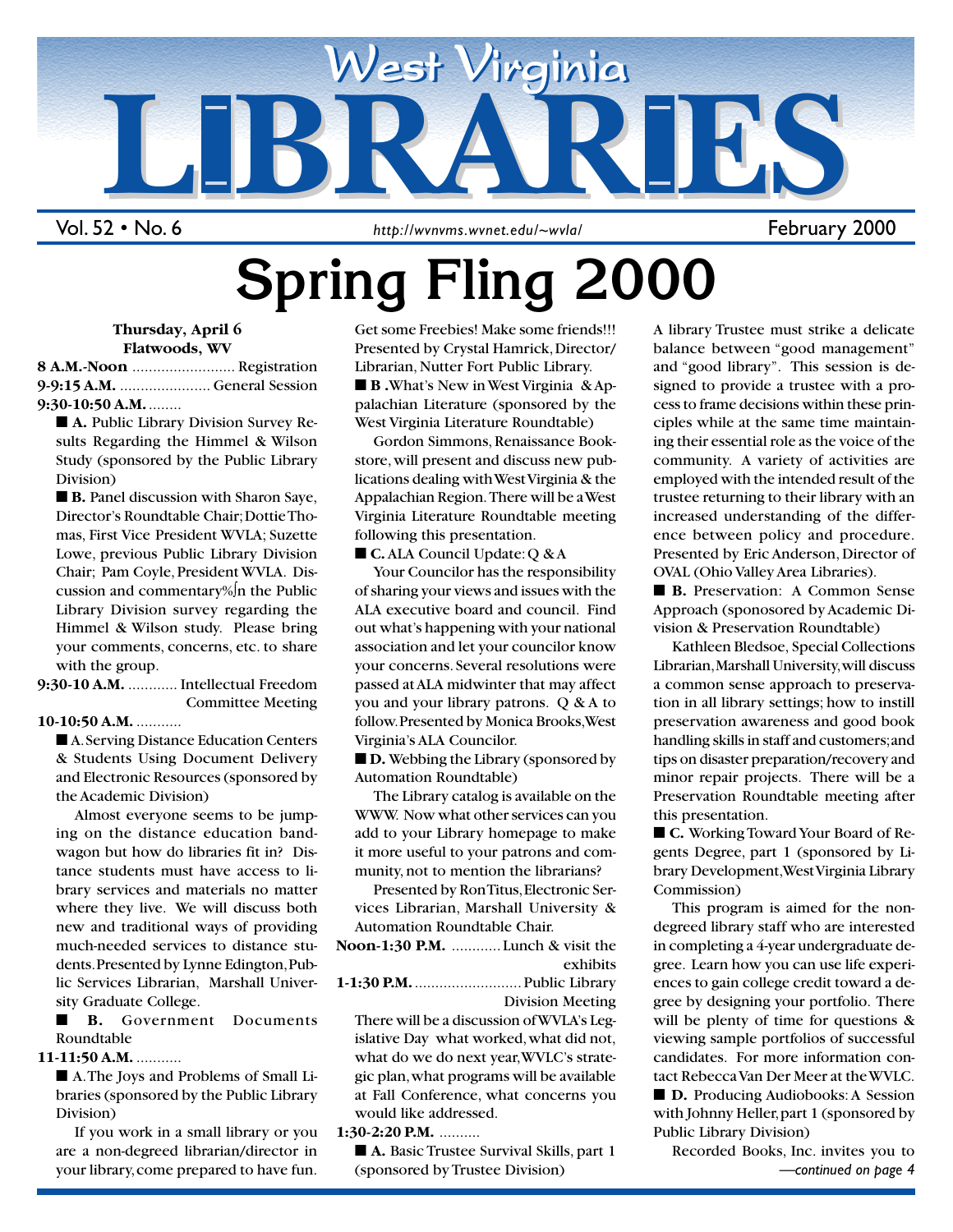President's Column

WVLA

## *If I had but known...*

Legislative Day 2000 is over, and as I reflect on the day, I am both pleased and tired. Pleased because of all the work that most of the public and academic libraries did to bring this day off. The displays were great and so imaginative—never doubt the future of all West Virginia libraries, when you can work together to complete these types of coordinated and cooperative efforts. *The Library Corporation* helped enhance the day's activities.

The television channels showed many of the displays to the general public and stated that libraries were in town to ask for more money for better libraries. The number of people visiting the exhibits was impressive.

The reception was well received and

the caterer, Sara White of Root Cellar Herbs and Mercantile did a fantastic job, Thanks to Karen Coria, a member of the West Virginia Library Commission, and Peggy Bias, director of the Putnam County Library for suggesting her. The SIRSI sponsorship of the reception was much appreciated.

Thanks also to the staff at the West Virginia Library Commission for lugging all that stuff over to the Rotunda. Dave Lewis and Dave McIlvain deserve your compliments for saving our backs.

This event takes a great deal of coordination of efforts. The Association needs to take a look at improving this event next year. We need to con sider whether or not we want to do the "Library Day at the Legislature" in the Rotunda, whether to have the reception the same day, etc. Some of the improvements that I would suggest now are

- 1) schedule the Day earlier in the session,
- 2) provide advance publicity to Delegates and Senators,
- 3) set up committees to help with each part of the Day,
- 4) start planning earlier, so that more meetings with coordinators could be scheduled.

Please send your suggestions to me, or to Dottie Thomas, or to JoAnn Calzonetti, as head of the legislative committee.

Thanks again for all the help from all of you!

## **WVLA Continuing Education Workshop on Genealogy**

The WVLA Continuing Education Committee is sponsoring the first in a series of workshops across the state. This one will be on Genealogy Research and will be provided by West Virginia Archives and History staff during April and May at the following locations:

■ **April 5** - Wednesday - Raleigh County Public Library, Beckley

■ **April 12** - Wednesday - Cabell County Public Library, Huntington

■ **May 4** - Thursday - Bridgeport Public Library, Bridgeport

■ **May 10** - Wednesday - Martinsburg-Berkeley Public Library, Martinsburg

■ **May 17** - Wednesday - Ohio County Public Library, Wheeling

■ May 24 - Wednesday - South Charleston Public Library, South Charleston

At all locations - except Martinsburg - the workshop will be from 9:00 a.m. to 4:00 p.m. with lunch from 11:45 am to 1:15 p.m.. (Lunch will be on your own and each location verified that there are eating places nearby.) At Martinsburg the workshop will be from 9:30 a.m. to 4:30 p.m. with lunch from 12:15 p.m. to 1:45 p.m. Contact the location closest to you to reserve a spot - 20 maximum number.

Workshop sessions will provide informa-

tion on assisting the family history researcher, collection development to meet the needs of genealogists, types of materials needed and sources for these, arrangement and access to family history collections, research methods,and how to cope and survive those consumed by the avocation. Each workshop will include sessions on: "The Library and Genealogy: Why?", "Genealogy Research Methods", "The Basic Collection for West Virginia Genealogy Research", and "From Tombstone to Electronic

Blip: Reading and Interpreting the Record". Archives and History staff will provide information for librarians to assist the beginning family history researcher, steps for documentation, methods for organizing genealogy research, and how to find, access and interpret the various records and printed materials used by the family history researcher.

If you have any questions please contact Judy Duncan, St. Albans Public Library, 304- 722-4244.

## **Dancing Outlaw not dancing… in West Virginia!**

West Virginia's most popular homegrown video ever, "Dancing Outlaw", selling more than 2,000 copies in-state, is no longer being distributed inside the state. According to Debbie Oleksa, videosales person at WNPB, said, "When our stock ran out in December, that was it. I still get calls every day for it. We have 10 copies of Outlaw II for sale, but when they are gone, that's it." Jacob Young directed it for the WNPB-TV series, "A Different Drummer" in 1989. Several years ago, Young was fired by WNPB,

the only producer/director laid off then. WNPB-TV continued to distribute that video and many others produced by Young, Nakashima, Samels, and others. WNPB is still distributing all of the other "Different Drummers" including the "Amazing Dolores". They still have "Road to College", "Promises to Keep" (both by Watne.) They still have "Forks of Cheat" (1989), their first distributed video. (Their video sales number is 1- 800-672-9672)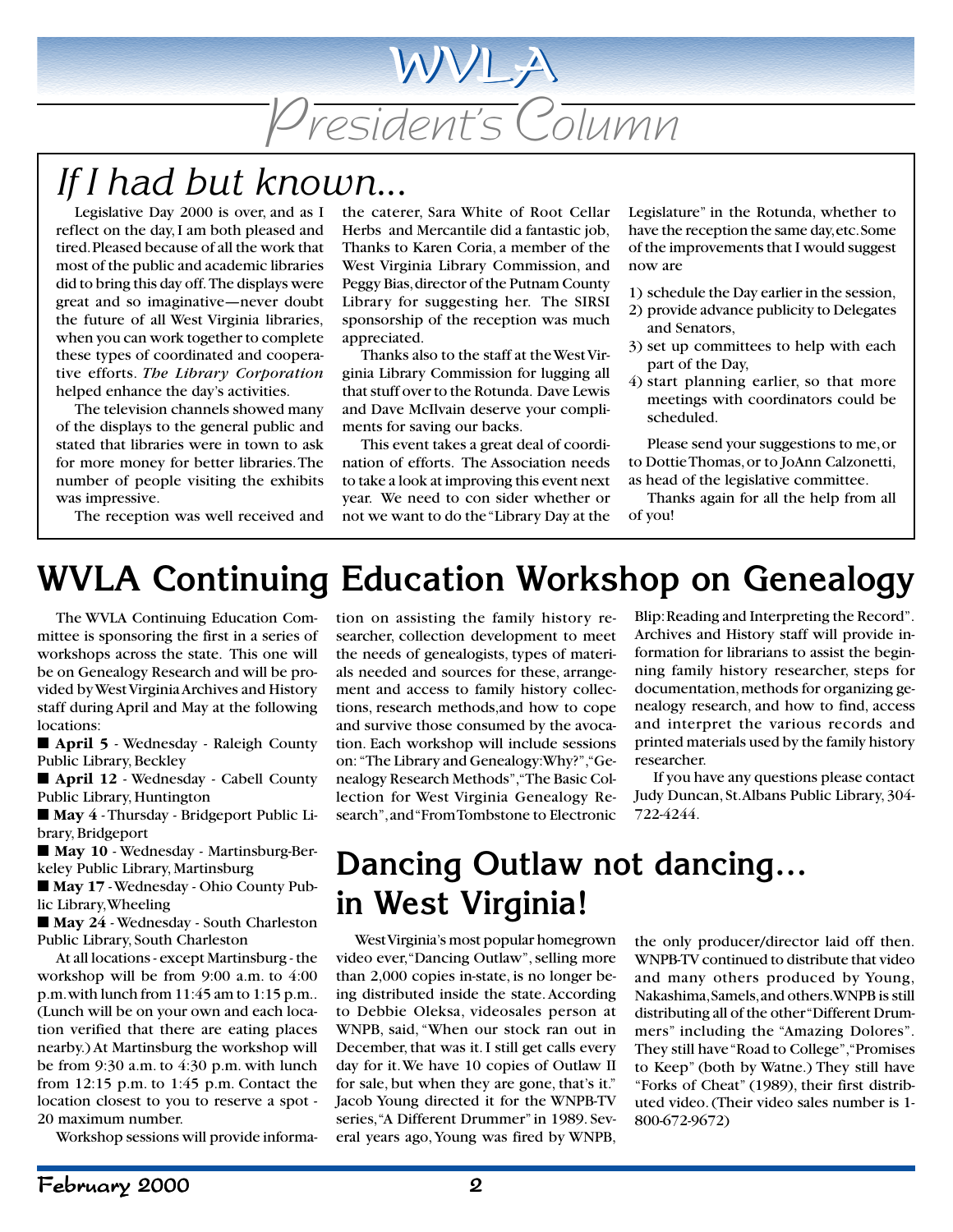

## **Library Commission awards LSTA grants**

Karen Goff, Library Development Director West Virginia Library Commission

On December 10, 1999, libraries across the state anxiously awaited the magic hour of 4 P.M. when the complete list of successful applicants for LSTA competitive grant awards was posted on the Commission's web site. 59 projects were funded for a total of \$305,703. Grants were awarded in six program categories: administrative, adult services, children's services, collections, literacy, and technology. Although a public library had to be the fiscal agent for each proposal, projects involving multitype libraries or library consortia received priority.

The competitive grant process presented myriad challenges to both the grantors and the grant writers. Commission staff had to devise a fair application and evaluation process that met all the requirements for LSTA sub grants. The requirements included the determination that the projects supported the goals of the West Virginia Library Commission's LSTA Five Year Plan, and the evaluation of the impact of the projects on the lives of West Virginians. The Commission staff spent hours around a table working on the process, the application form, the evaluation form, and the grant contract. Forms were designed, re-designed, then redesigned again. The applications were available October 1 with a deadline return date of November 5, 1999.

Challenges for the grant writers involved identifying needed projects that met LSTA goals and Commission priorities, forming consortia, finding partners, determining costs, filling, but not overfilling all the boxes

on the application, determining appropriate evaluation methodology, describing how the project would influence the lives it touched, and securing required signatures IN BLUE INK. After meeting all these challenges, grant writers had to make sure the proper number of copies of everything were at the Commission offices by 5:00 on November 5. Commission staff members were posted at every entrance to make sure not one proposal was missed.

Between November 5 and December 10, the Commission's consultants read and evaluated the proposals. They read during the day. They read during the night. They read on the train. They read during the flight. They read about computer replacement, authors, after school tutoring, and petroglyphs. They read about computers for patrons, and shelving. They read about computers for circulation, accelerated readers, and electronic databases. They read, and read, and read. Then, on December 10, after reading and evaluating and meeting and writing and phoning, the winners were announced. A complete list of the awardees is still posted on the Commission's web site http://www.wvlc.lib.wv.us. Click on "Announcements".

The Library Commission congratulates each of the 31 libraries that received a grant. It is hoped that these projects become models for programs and projects in other libraries. Those libraries which were not successful this time are congratulated for their effort and encouraged to keep trying. The Commission is sponsoring a Spring Fling pre-conference on grant writing make a challenging process a bit easier.



Do you want a new one? WVLA announces a new logo contest! **Rules are simple:** • black and white drawing/rendering, etc.; color, if appropriate • must be original • deadline October 1, 2000 • contest open to all artists.

Judges will be two librarians and three graphic artists. Prizes will be announced at Spring Fling. The winner will be announced at the Awards banquet at the annual conference in November. The logo will be used for our stationery, brochures, marketing items, such as cups, shirts, etc.

**Submit your original artwork to:** Cheryl Harshman, WVLA Membership chair, West Liberty State College, Paul N. Elbin Library, P.O. Box 295, West Liberty, WV 26074.

#### **Editor Denise Ash**

Alpha Regional Library P.O. Box 149 Spencer, WV 25276 304-927-1770 (W) • 304-927-1779 (FAX) *ash de@hp9k.park.lib.wv.us*

#### **Circulation Editor**

**Jo Ann Calzonetti** Evansdale Library • WVU P.O. Box 6105 Morgantown, WV 26506 304-293-4695 x5112 *u517a@wvnevm.wvnet.edu*

#### **Advertising Editor Kelly Funkhouser**

Morgantown Public Library 373 Spruce Street Morgantown, WV 26505 304-291-7425 (W) • 304-291-7437 (FAX) *funkhous@hp9k.clark.lib.wv.us.*

*West Virginia Libraries*

(ISSN) 0043-3276) is the official publication of the West Virginia Library Association. The views expressed are not necessarily the official viewpoints of WVLA.

*West Virginia Libraries* is published six times a year in February, April, June, August, October and December. A subscription is included with membership dues. The subscription rate for non-members is \$15 per year. Some back issues are available at \$3.75 per issue. All back issues are available from: University Microfilms Ann Arbor, Michigan

Photographs, news, articles and correspondence should be sent to the editors. Subscriptions and changes of address should be sent to the Circulation Editors.

> Copy deadline: 15th of month preceding publication.

**WVLA's Web site:** *http://wvnvms.wvnet.edu/~wvla/*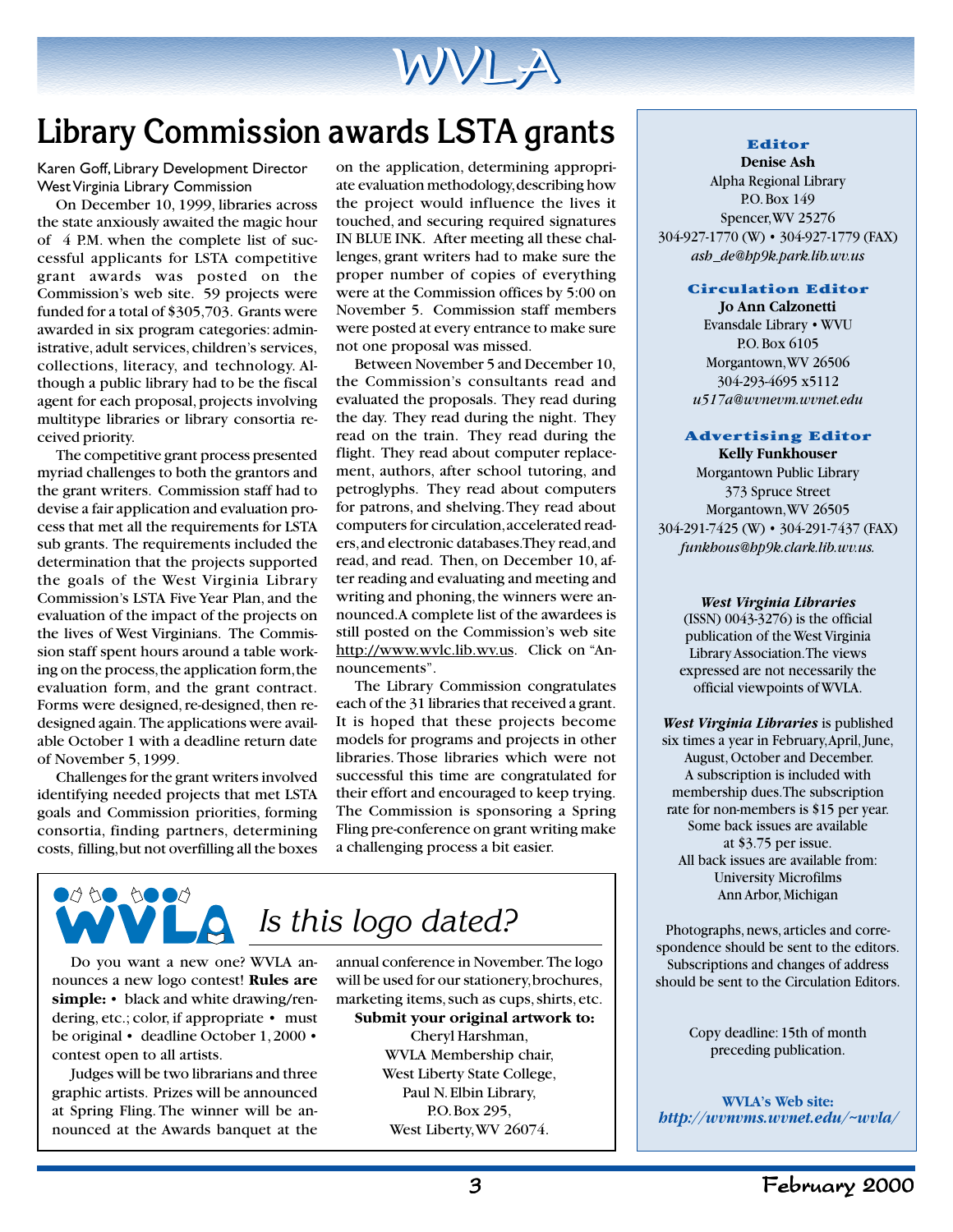# Spring Fling 2000 *continued from page 1*

spend time with one of our premier narrators, Johnny Heller. Mr. Heller of New York City has been called one of the best performers of Young Adult audio literature today. He has narrated many titles for Recorded Books, Inc. in both the YA & Adult categories. We invite you to hear Mr. Heller read some of his favorite excerpts and share from his experiences in acting. Sales representative Ed Childress will give an overview of the industry today & some of the components necessary in producing an audiobook.

■ **E.** Introduction to Front Page — detailed demonstration, part 1 (sponsored by Public Library Division & Academic Division)

Part I of a two-part seminar. (Part II Hands-on class: to be held at MU and 3 alternate locations Summer 2000.) Attendees will learn the basic function of the Front Page program and receive documents to aid in navigating this software package. Presented by Monica Brooks, Interim Dean of Libraries/Associate Dean for Technology Services, Marshall University Libraries

#### **2:30-3:20 P.M.** ..........

■ **A.** Basic Trustee Survival Skills, part 2 ■ **B.** Working Toward Your Board of Regents Degree, part 2

■ **C.** How An Audio Book is Made, part 2 ■ **D.** Introduction to Front Page — detailed demonstration, part 2

■ **E.** Inside Censorship (sponsored by Intellectual Freedom Committee)

Open your mind to a sure-to-be illuminating and provoking presentation/ discussion plus some show and tell on matters of self-censorship, cataloging as a form of censorship, workplace speech, and economic censorship by one of the nation's best-known librarians. Presented by Sanford "Sandy" Berman, former head cataloguer at Hennepin County Library (Minneapolis, Minnesota) and longtime co-editor of "Alternative Library Literature", a biennial anthology now in its 10th edition.

#### **3:30-4:20 P.M.** ..........

■ **A.** Trustee meeting with David Price, Director of the West Virginia Library Commission

■ **B.** Inside Censorship, part 2

■ **C.** Don't Put That Rare Book on Your Sale Rack

WVLA

Received a donation of books? Not sure what to keep and what to put on the sale rack? Join Gordon Simmons of Renaissance Books as he gives you tips and pointers on how to recognize rare items. Hopefully, you can then use this information to look through those donations for that "rare gem".

■ **D.** Providing Reader's Advisory Service (sponsored by West Virginia Library Commission)

Build a loyal following of fiction read-

ers with improved reader's advisory service. Learn easy tips to help you and your staff analyze, categorize, and remember the books in your collection and do a better job of matching them to patron requests. Presented by Jennifer Soule, Adult and Senior Services Coordinator, West Virginia Library Commission.

■ **E.** Reference & Interlibrary Loan Roundtable

■ **F.** Automation Roundtable

- **4:30-5:20 P.M.** ..........
	- A. Director's Roundtable
	- B. Social Responsibilites Roundtable

## *Spring Fling 2000* **Children's Roundtable Session**

**Friday, April 7 • Flatwoods, WV 8 A.M.-Noon** ......................... Registration **9-9:10 A.M.** ...................... General Session **9:15-10:45 A.M.**........

■ **A.** The Child in the Middle: Assessing the Pre-adolescent Student's Needs

Children age ten to fifteen face many challenges in school and life in general. This age can be a time of different maturation rates and different abilities and interests. Learn strategies for understanding and working with this age group from someone who has had direct experience with "the middle child." Presented by Dr. Rudy Pauley, Professor of Elementary and Secondary Education, Marshall University Graduate College.

■ **B.** Storytelling Without Stagefright

Add a new dimension to your library programs with storytelling. Do you want to incorporate storytelling through participation activities? Learn stories quickly? Control your stage fright? Know where to find good stories to tell? Storyteller and librarian Susanna Holstein ("Granny Sue" to her storytelling friends) will share resources, tips, and techniques to answer these questions and many more in this lively workshop.

#### **11-11:50 P.M.** ...........

■ **A.** West Virginia Read Aloud Program What can librarians, parents, and teachers do to motivate children to want to read? In this session, learn about a program that generates excitement about

books in the classroom. Presented by Mary Kay Bond, Director of Read Aloud West Virginia for the last five years and Read Aloud volunteer.

■ **B.** Partnering to Keep Kids Reading

Energy Express is a six-week program that seeks to promote the school success of children living in low-income communities by maintaining their reading achievement and nutritional status over the summer. Using children's literature as the foundation, college student mentors work with small groups of children to create a print-rich environment that makes reading meaningful and fun! Community partnerships are an integral part of Energy Express — and local libraries are crucial to its success. Presented by Ruthellen Phillips, Energy Express Director and Jaci Webb-Dempsey, Energy Express Program Specialist.

|      | Noon-1:30 P.M.  Lunch and visit            |
|------|--------------------------------------------|
|      | the exhibits                               |
|      |                                            |
|      | Roundtable Meeting                         |
|      | Deciding themes for Summer Reading         |
|      | for the years $2002 \& 2003$ , Exchange of |
|      | ideas for programs for Fall Conference,    |
| etc. |                                            |
|      | 2:30-4:30 P.M.  Summer Reading             |
|      | Program (Celebration 2000)                 |
|      | Bring your ideas, suggestions, bibliog-    |
|      |                                            |

raphies and all your creativity to this annual "get ready for Summer Reading" program.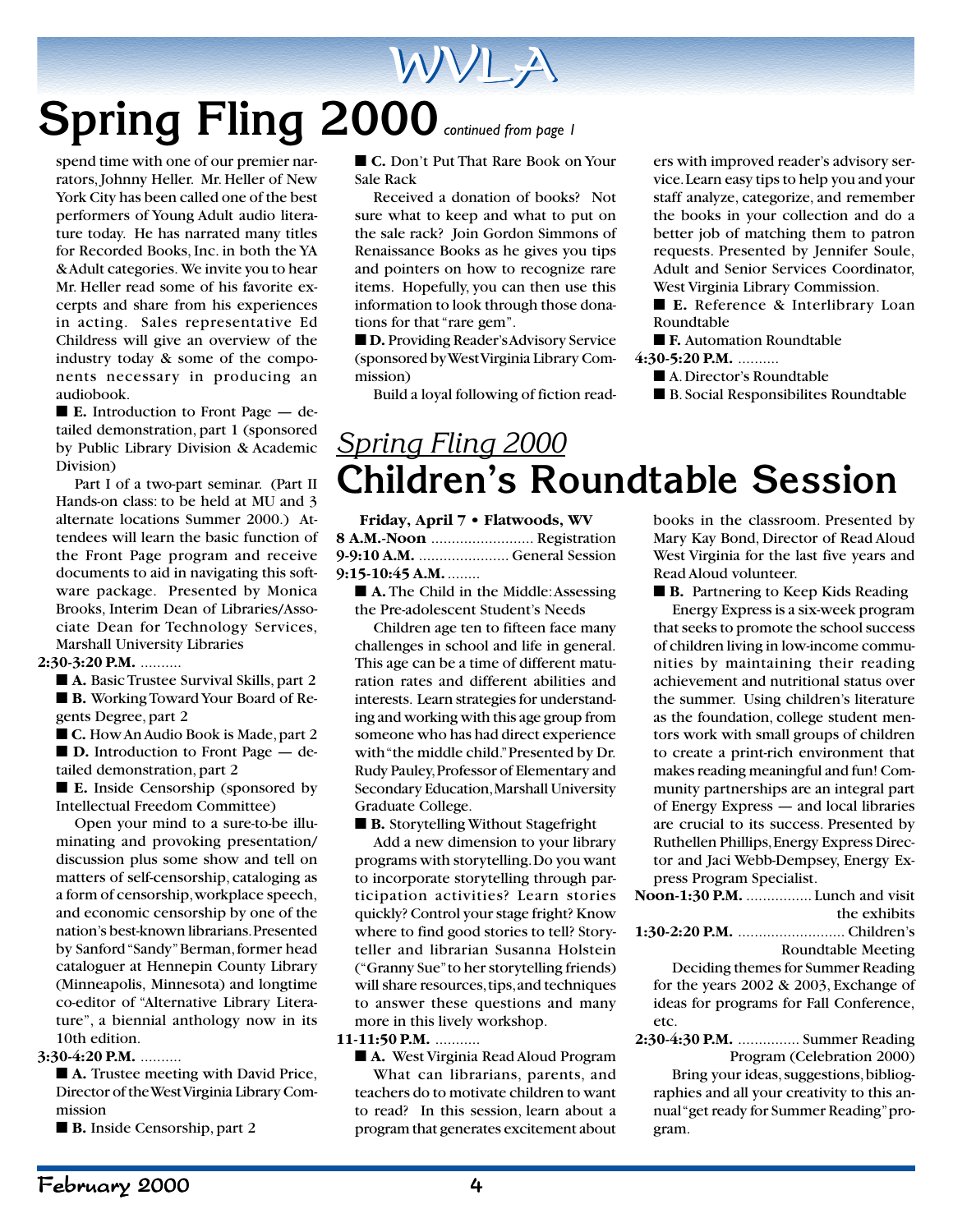

## **registration form**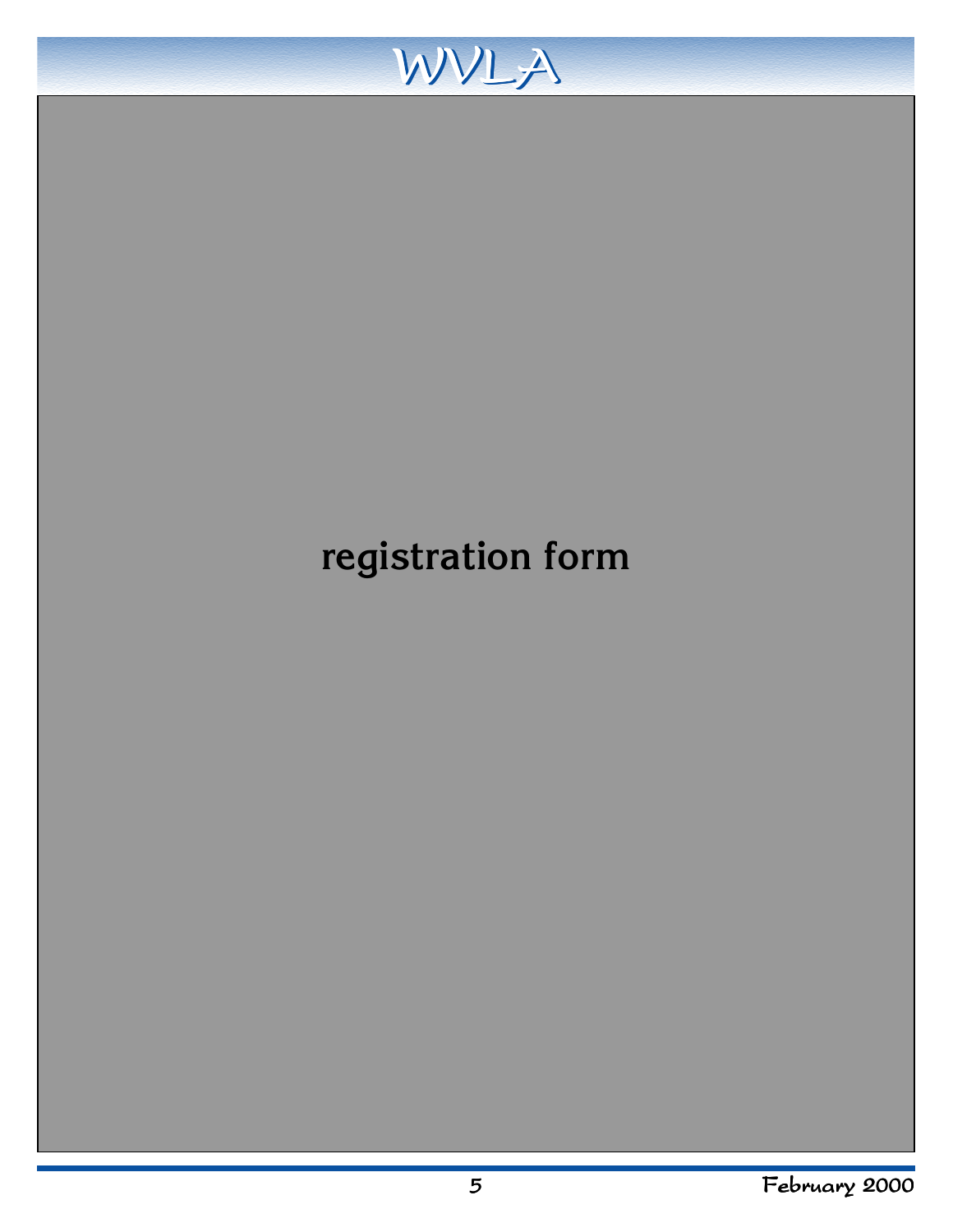

## **WVLA Executive Board Meeting Minutes**

#### **December 3, 1999 North Bend State Park**

#### **I. Call to Order**

President Pam Coyle call the meeting to order at 10:00 A.M. on December 3, 1999. Those in attendance were Peggy Turnbull, Suzette Lowe, Lynn Pauley, David Dalzell, Ann Henriksen, Monica Brooks, Dottie Thomas, Cheryl Harshman, Charley Hively, Judy Rule, Betty Gunnoe, Mary Strife, Jo Ann Calzonetti, Karen Goff, Linda Heddinger, Judy Duncan, Julie Spiegler, Sue Eichelberger, David Childers, and Denise Ash.

#### **II. Minutes**

Lynn Pauley made the motion that the minutes of the October 6, 1999 meeting of the WVLA Board of Directors be approved with the following changes : Charley Hively was not in attendance and the minutes of the previous meeting were not approved at the October 6 meeting. Peggy Turnbull seconded.

#### **III. President's Report**

President Pam Coyle stated that her report would come later in the meeting.

#### **IV. Treasurer's Report**

Dave Childers, outgoing Treasurer of WVLA, stated that, due to the fact that not all cancelled checks are in, there could not be a final report. He requested that each division check their budgets on the financial statements distributed at the meeting. Mr. Childers reported that the scholarship, checking, and savings accounts had been transferred to Traders Bank in Spencer so that the new treasurer, Denise Ash, would have easier access. The accounts at Bank One have not been closed due to the fact that a lot of checks are outstanding and that currently, on that bank, WVLA is using cashier checks. The scholarship fund stands at approximately \$10,000 and continuing education fund stands at approximately \$3,492.08. Mr. Childers recommends that the Fred Glazer memorial account be moved up to the Fred Glazer fund and move it out of regular checking to a separate savings account.

Other issues presented by Mr. Childers included :

A. It has always been the intention that the Marketing fund would show a \$2500 profit and it came close with a profit of \$2200.

The financial statement reflects two conferences in the same budget. This was unusual but the two annual conferences fell within the same fiscal year for 1999.

C. Bulk mailing needs some changes. When a division makes a bulk mailing, it must report that to WVLA treasurer along with how much was spent. There could be a possible delay in the bulk mailing at Charleston if the account is kept up-to-date. He reminded everyone that at least one mailing must be done at Morgantown, the location of our primary account.

A motion to approve the payment of checks was made by David Dalzell and seconded by Betty Gunnoe. Motion was approved.

The auditing committee reported that the only thing sited on the report was the fact that three checks were charged to one line item instead of two, although the amounts were correct. Dave Childers will make the adjustment in the line item. The accounts were correct, just not the line item.

#### **V. Membership Reports**

Cheryl Harshman, membership chair reported that the total membership is 603.

By division, there are 71 academic, 27 friends, 306 public, 17 school, 25 special, 150 trustees, 7 other, 7 honorary.

By roundtable : 19 Academic directors, 96 automation, 80 children's, 67 directors, 27 government documents, 43 ILL/Reference, 35 preservation, 48 social responsibilities, and 101 WV Literature.

New 2000 members not included in the standard report : 13 (academic 1, public 1, school 1, trustees 10.)

#### **VI. Division Reports**

1. Academic Division

The college and university division are planning on call a meeting of that division. Their focus is still on faculty status for college librarians and they are trying to work with and through presidents of colleges and boards of directors. The division is also designing a handbook based on the models of West Virginia University and Marshall University.

2. Public Library Division

Activity of the public library division is mainly focused on Spring Fling 2000. There is a planning meeting tentatively scheduled for the second week of January 2000. Lynn Pauley, division chair, is going to try to design a web page for the public library division and asked that anyone having ideas or suggestions to please contact her at Jackson County Library.

#### 3. Special Libraries

Mary Strife, the new division chair, is looking for the by-laws for the division and is compiling a list of e-mails for each division member. She also announced that the Pittsburgh Chapter would like to set up a meeting in the northern panhandle of West Virginia with the special libraries division of WVLA.

4. School Libraries Division

Due to the lack of a division chair, no report was given.

5. Friends Division

Due to the lack of a division chair, no report was given. President Pam Coyle stated that she is still seeking a chair for both school libraries and the friends division with little luck.

6. Trustees Division

David Dalzell, the new chair of the division, said he needs to know exactly what the role of the division is and is not. He is planning on having a speaker at Spring Fling to address that concern. Mr. Dalzell is planning on having mini-meetings of the division around the state at 3 or 4 places for discussion and to keep the members of the division "in the loop".

#### **VII. Roundtable Report**

Since there was no quorum at the annual conference a representative, a letter ballot was sent out with Charley Hively being chosen. The roundtables are working on programming for spring fling and any budgetary requirements. Charley will contact each roundtable for preliminary budget requests.

#### **VIII. ALA Councilor Report**

Monica Brooks, the new representative, reported that she had had a conference call with the ALA chapter to determine duties. Her goals are to share globally and to encourage membership involvement. She will be having a program at Spring Fling and will be attending the ALA conference and hopes to have a program at the WVLA annual conference in Charleston. She reminded the board that the ALA by-laws had changed and the term of the representative has moved from 4 years to 3 years.

#### **IX. Federal Relations Coordinator**

Betty Gunnoe announced that the ALA Legislative Day will be May 1 and 2, 2000 in Washington, D.C. When she receives more information she will make it available to everyone. There will be training the day before and she said that Senators and Representatives do meet with the ALA members. She urges attendance and does need to know who's going to attend within 2 weeks of the Legislative Day.

#### **X. SELA Representative report**

Judy Rule, SELA Representative, announced that the SELA Conference would be at Jekyll Island in George in conjunction with the Georgia Library Association's conference. There will be a leadership conference in the spring.

#### **XI.** *WV Libraries* **newsletter report**

Sue Eichelberger and Denise Ash, editors of *WV Libraries*, reported that the December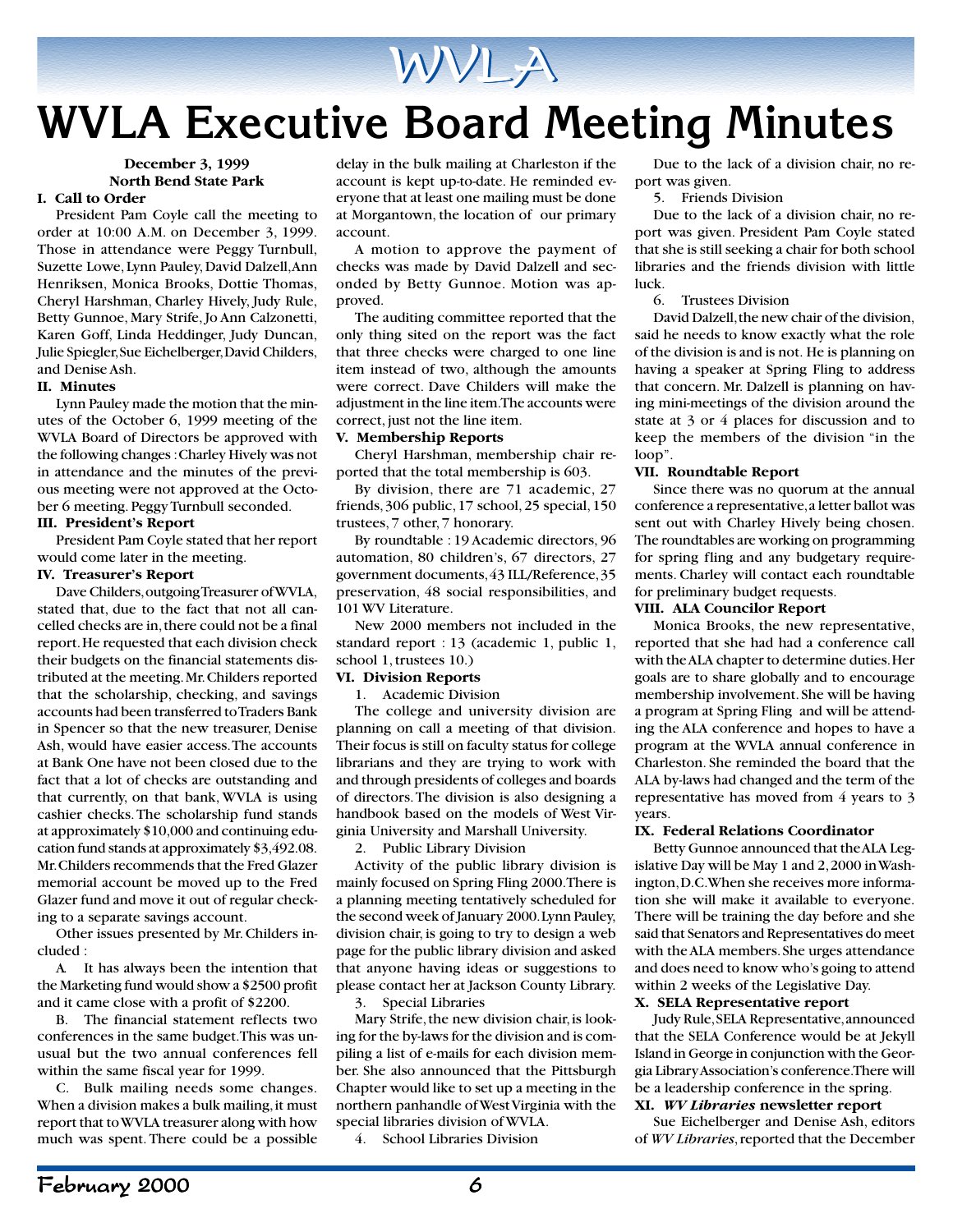

issue was ready to go to press and that the next issue would be in February. Some of the items to be in the December issue are the Himmel and Wilson survey results, a summary of the 12-page improvement package from the WVLC, a feature on the Cornucopia of Books event at West Liberty State College, and a list of the Legislative Day coordinators. There will be 7 issues instead of 6 for less money this year.

#### **XII. WV Library Association Report**

Representing David Price, who could not attend, was Sue Eichelberger. She reported that the process for selecting the recipients of the WVLC competitive grants was continuing. The results would be posted on the WVLC homepage at 4:30 P.M. on December 10, 1999. Also, the status of library report was ongoing.

#### **XIII. Committee Reports** 1. Auditing Committee

The honoraria to the editors of *WV Libraries* and to the webmasters of the WVLA homepage have been approved and do not need to be approved at each meeting.

2. Conference Committee

People have been contacted by Dottie Thomas to serve on this committee with little success with the only two volunteers being Susan Riley and Cheryl Harshman.

3. Constitution and By-laws

Nothing to report, but everyone was encouraged to read the by-laws and it was noted that dues are to be reviewed during even numbered years.

4. Continuing Education

It was reported that programs, such as desktop publishing and general searching on the internet, be offered around the state.

- 5. Elections—No report<br>6. Finance—No report
- Finance—No report
- 7. Handbook

The committee will get more handbooks compiled

- 8. Intellectual freedom—No report
- 9. Legislative

Joann Calzonetti reported that the six prioritized goals of the legislative are : (1) To raise the per capita funding from  $4.01$  to  $5.50$ ; (2) Support the improvement request of the WVLC for population growth grants ; (3) Support the WVLC request for funding to purchase a core collection of electronic databases ; (4) Support the WVLC request for funds to begin addressing the construction and remodeling of WV's public libraries ; (5) prepare a resolution for submission to the legislature supporting the establishment of school libraries staffed by professional librarians.

10. Library Appreciation Day

Ann Henrikson or Peggy Turnbull will work on contacting academic librarians for participation. There will a January meeting of coordinators to come up with a basic plan for the displays.

11. Marketing

The Marketing committee made approximately \$2700 and are considering adding puppets and license plates to their inventory.

They also asked for more people to join their committee.

12. Membership

Cheryl Harshman stated that it needed to be made very clear on the membership forms that the student rate only applied to full-time students, not part-time. She would also like to see an emphasis on the fact that people can join 2 roundtables at no cost with Charley Hively suggesting that the word "additional" be highlighted. Linda Heddinger now keeps the data base of membership so that membership forms are to be sent to her not to Cheryl as 2nd Vice-President. Linda will then send reports to the 2nd vice-president and to the Secretary. It was noted that anyone who does not renew by June 1, 2000 will not receive copies of *WV Libraries*.

13. Nominating

No report although it was noted that only the 1st and 2nd vice-presidents and chair of the public library division will be up for vote.

14. Public Relations

Karen Goff suggested looking at the bylaws because this seems to be a non-functioning committee. The only duty seems to be promoting National Library Week and the annual conference in the public newspapers.

15. Resolutions and rewards

No report although President Pam Coyle stressed the need for resolutions as there were none last year.

16. Site Selection

No report except to remind everyone that 2000 conference is at Charleston and 2001 is at Canaan.

17. Web page

Monica Brooks requested that information be sent by e-mail to both her and Steve Christo.

#### **IX. Old Business**

A. Betty Gunnoe moved to confirm the vote to make Dave Childers treasurer emeritus of the WVLA. Charley Hively seconded. Motion carried.

B. Legislative Day plans are going forward for February 15, 2000.

#### **X. New Business**

A. Future Direction for the Association

At the end of the regular meeting, President Pam Coyle held a discussion and activity to determine the future roles and directions of the West Virginia Association. The group consensus for the priorities that the WVLA

should address are (in order of importance) : Communication (such as listservs, Web page, hearing the voice of the membership,

Public Relations to promote libraries and librarians, Staff Development,

Advocacy, including working with WVEA, Department of Education, Read Aloud, etc., Publisher (publishing for libraries), Literacy, and Standards.

B. Appointment of Ex-officio members to committees :

A motion was made by Betty Gunnoe, seconded by Charley Hively, that, since there was nothing in the constitution of the organization to prohibit it, the president of WVLA have the power to appoint ex-officio members to any committee. Motion carried.

C. Change in ALA councilor's term :

A motion was made by Lynn Pauley and seconded by Denise Ash, that per new ALA regulations, the term of the WVLA's ALA councilor position be reduced from 4 years to 3 years. Motion carried.

D. Committee Appointments

With there only being one committee position open, on the Legislative committee, this item was tabled until the March meeting of the WVLA Executive Board.

E. Other Business

Charley Hively made the motion, with Monica Brooks seconding, that after notification to the treasurer, the honoraria to those editing the handbook and *WV Libraries* be paid instead of waiting till each executive board meeting. Motion carried.

#### **XI. Correspondence** — None

#### **XII. Other**

A. Budget Question

The question arose concerning the budget with Denise Ash, current treasurer, reporting that the new budget was in progress but with the change in treasurer and accounting changes, there was no complete proposal at this time. It was stated by Judy Rule that the budget needs to presented at this meeting for authorization to spend with final approval of the budget to come in March. Betty Gunnoe made that motion with Dottie Thomas seconding. Motion carried.

Denise Ash stated that she hope to give a monthly budget report, not quarterly.

C. Programs for 2000

Pam Coyle, president, presented a list of proposed programs for inclusion at the 2000 WVLA conference. Pam requested that any ideas for the conference be sent to her.

#### **XIII. Adjournment**

Betty Gunnoe moved to adjourn the December 3, 1999 meeting of the executive board of WVLA, Charley Hively seconded, motion carried.